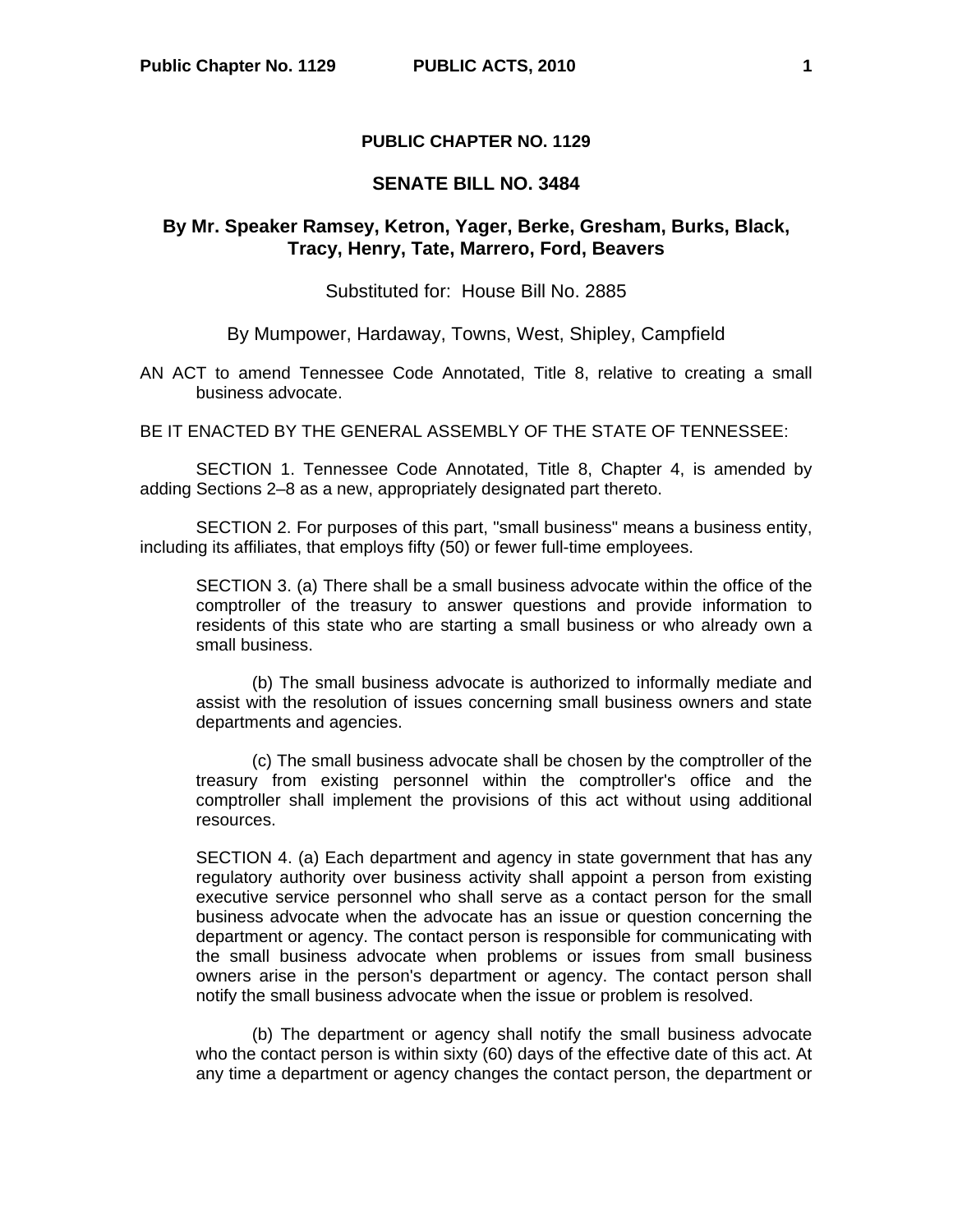agency shall notify the small business advocate within seven (7) business days of the change.

SECTION 5. The small business advocate shall:

(1) Work with each state agency and department with regulatory authority over businesses to ensure that small business owners who receive or are subject to an audit, on-site inspection, compliance assistance effort, or other enforcement-related communication or contact by agency or department personnel are provided with a means to communicate or comment on the enforcement activity conducted by such personnel;

(2) Establish means to receive comments from small business owners regarding actions by agency or department employees conducting compliance or enforcement activities;

(3) Establish means to refer comments from small business owners received pursuant to subdivision (2) to the contact person of the affected agency or department in the appropriate circumstances and to maintain the confidentiality of the identity of the person making such comments; and

 (4) Rate agencies on the extent to which they notify small business owners about the existence of the small business advocate.

SECTION 6. The small business advocate shall report annually to the Senate Commerce, Labor and Agriculture Committee and the Commerce Committee of the House of Representatives regarding evaluating the enforcement activities of department and agency personnel, including a rating of the responsiveness to small business owners' concerns.

SECTION 7. The small business advocate shall annually prepare a report on the advocate's activities, findings and recommendations to the governor, members of the general assembly and to the heads of affected state departments and agencies. Prior to publishing the report, the small business advocate shall provide any affected department or agency with an opportunity to comment on draft reports and include the department's or agency's comments in the final version of the report.

SECTION 8. The contact information for the small business advocate shall be published on the comptroller of the treasury's Web site. The Web site shall also include the names of all contact persons for each state department and agency as provided in Section 4.

SECTION 9. This act shall take effect July 1, 2010, the public welfare requiring it.

**PASSED: June 8, 2010**